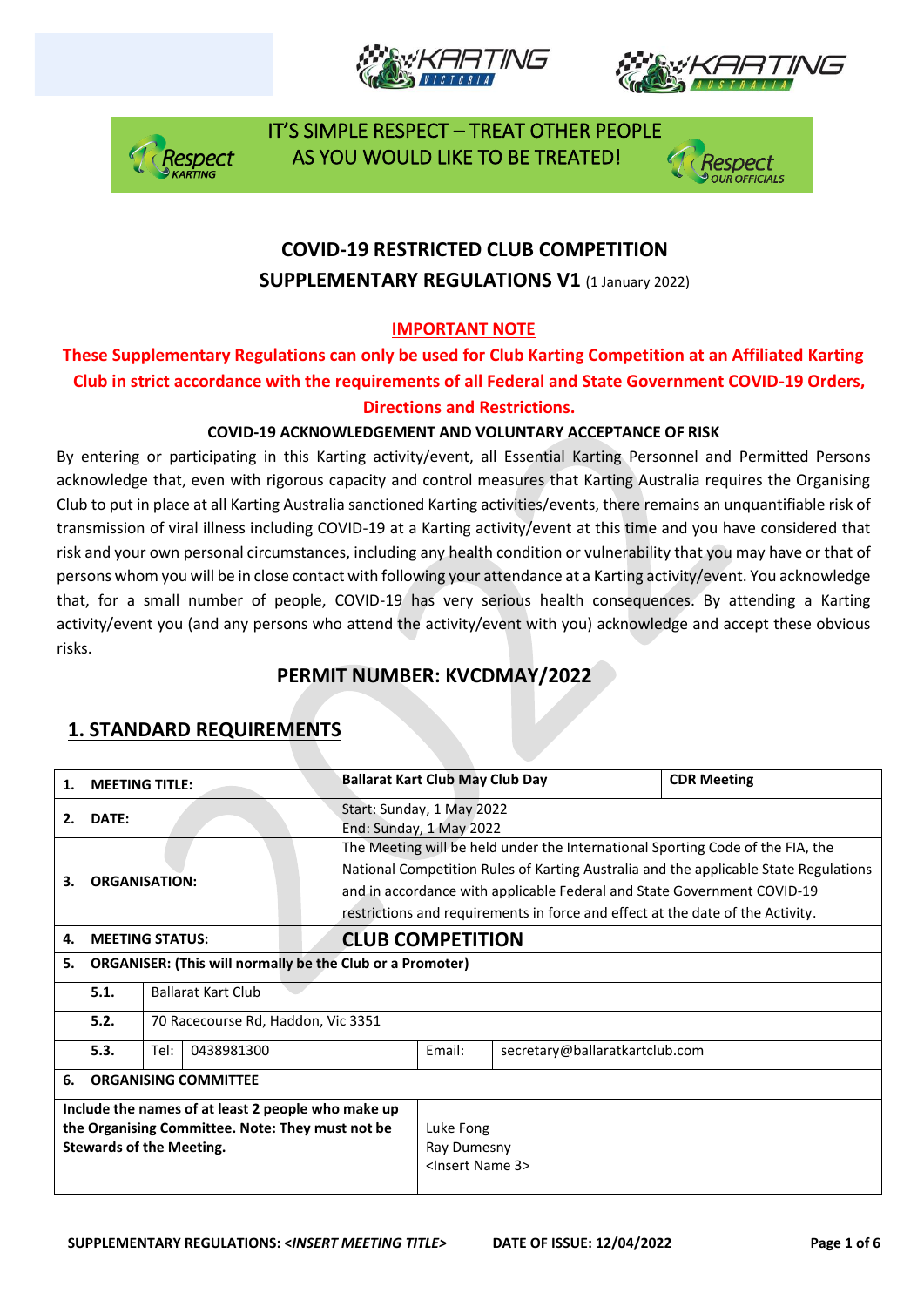





# IT'S SIMPLE RESPECT – TREAT OTHER PEOPLE Respect AS YOU WOULD LIKE TO BE TREATED!



| 7. ESSENTIAL OFFICIALS (Ref: General Rules Chapter 7 Rule 4 - "Essential Officials")                                                                     |                                        |  |  |  |
|----------------------------------------------------------------------------------------------------------------------------------------------------------|----------------------------------------|--|--|--|
| <b>Stewards of The Meeting</b><br>Note: Chief Steward Must be Grade 3 or Higher                                                                          | Anthony Taylor (Chief Steward)         |  |  |  |
| Clerk of the Course                                                                                                                                      | Paul Feely                             |  |  |  |
| Note: Up to 35 Entries May be Grade 4 or Higher. More than 35 Entries* Must be Grade 3 or Higher<br>* See General Rules Chapter 7 Rule 4 Guidance Note 2 |                                        |  |  |  |
| Chief Scrutineer: May be Grade 4 or Higher                                                                                                               | Mal Mason                              |  |  |  |
| Chief Timekeeper:                                                                                                                                        | Peta Barrie                            |  |  |  |
| <b>Emergency and Medical Services:</b>                                                                                                                   | Mitch Arrow/Andrew Matheson            |  |  |  |
| <b>OTHER OFFICIALS</b><br>8.                                                                                                                             |                                        |  |  |  |
| <b>Assistant Clerk Of The Course:</b>                                                                                                                    | <b>Mitch Arrow</b><br>Daniel Findlay   |  |  |  |
| Starter                                                                                                                                                  | Paul Feely                             |  |  |  |
| <b>Scales Marshal</b>                                                                                                                                    | <b>Mitch Arrow</b>                     |  |  |  |
| <b>Grid Marshal</b>                                                                                                                                      | <b>Noel Hocking</b>                    |  |  |  |
| Secretary of the Meeting                                                                                                                                 | <b>Bill West</b>                       |  |  |  |
|                                                                                                                                                          |                                        |  |  |  |
| <b>CIRCUIT DETAILS</b><br>9.                                                                                                                             |                                        |  |  |  |
| <b>Circuit Name:</b>                                                                                                                                     | Haddon Park Raceway                    |  |  |  |
| <b>Circuit Address:</b>                                                                                                                                  | 70 Racecourse Rd, Haddon, Vc           |  |  |  |
| <b>Track Length:</b>                                                                                                                                     | 675 Metres                             |  |  |  |
| <b>Direction Of Racing:</b>                                                                                                                              | Anti Clockwise                         |  |  |  |
| <b>Track Density:</b>                                                                                                                                    | 24                                     |  |  |  |
| <b>Notice Board:</b>                                                                                                                                     | Outside clubrooms and rear of out grid |  |  |  |
| <b>Stewards Office:</b>                                                                                                                                  | Rear of toilet block                   |  |  |  |
| <b>Mechanical Breakdown Lane:</b>                                                                                                                        | Will Not be in use at this Meeting.    |  |  |  |
| Parc Fermé:                                                                                                                                              | Rear of tech shed                      |  |  |  |

## **2. ADMINISTRATION**

| 1.  |                           | Anyone that holds a KA karting licence may compete at club events                        |
|-----|---------------------------|------------------------------------------------------------------------------------------|
| -2. |                           | The Club must maintain a register of all permitted persons who enter the Circuit for the |
|     |                           | Event.                                                                                   |
|     |                           | The number of entries in the Event is strictly limited by Government Directions/Orders.  |
|     |                           | Pre-entry for the Event is essential. There will be NO ENTRIES ACCEPTED ON THE DAY.      |
| 4.  | <b>COMPETITION GROUPS</b> | The Competition Groups listed below are permitted to compete at this Meeting.            |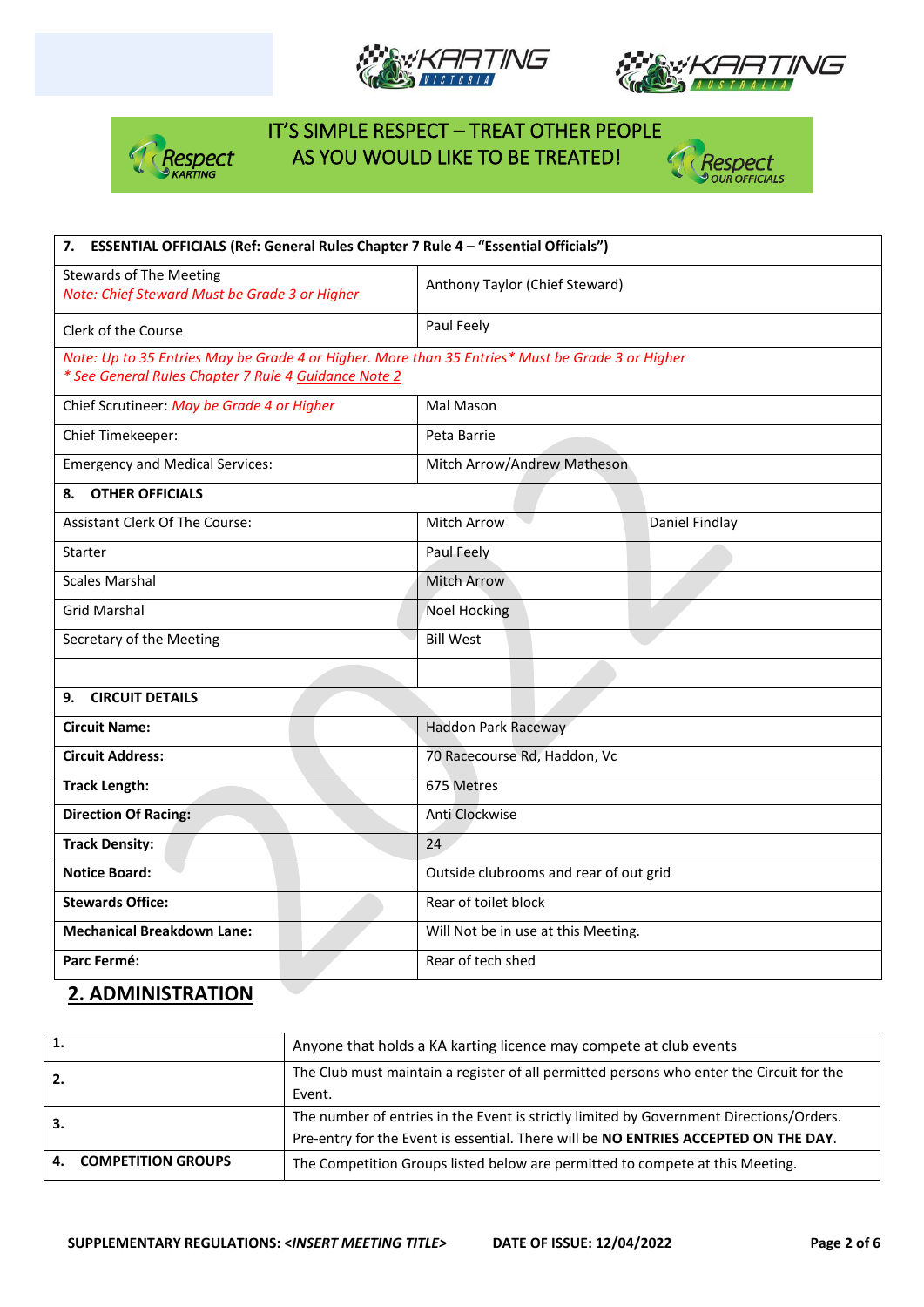





# IT'S SIMPLE RESPECT – TREAT OTHER PEOPLE  $\frac{1}{2}$  Respect AS YOU WOULD LIKE TO BE TREATED!



|                                                                                                                               |                                                                  |                                                                                    |  | Competition Group names as listed in the 2022 Australian Karting Manual Competition                                      |  |  |
|-------------------------------------------------------------------------------------------------------------------------------|------------------------------------------------------------------|------------------------------------------------------------------------------------|--|--------------------------------------------------------------------------------------------------------------------------|--|--|
|                                                                                                                               |                                                                  | Rules Chapter 5 Rule 7 must be used.                                               |  |                                                                                                                          |  |  |
|                                                                                                                               |                                                                  | See the Important Notes for Clubs About 4SS Racing (Class Rules, Chapter 20)       |  |                                                                                                                          |  |  |
| <b>Competition Group</b>                                                                                                      |                                                                  | <b>Eligible Classes for each Competition Group</b>                                 |  |                                                                                                                          |  |  |
| Cadet                                                                                                                         | Cadet 9                                                          | Cadet 12                                                                           |  | <b>NOTE: Cadet 9 and Cadet 4SS MUST be</b><br>arranged behind Cadet 12.                                                  |  |  |
| <b>Junior (Lower Performance)</b>                                                                                             | KA4                                                              |                                                                                    |  |                                                                                                                          |  |  |
| <b>Junior (Higher Performance)</b>                                                                                            | KA3                                                              |                                                                                    |  |                                                                                                                          |  |  |
| <b>Senior 4 Stroke</b>                                                                                                        | 4SS Senior                                                       |                                                                                    |  |                                                                                                                          |  |  |
| <b>Senior (Lower Performance)</b>                                                                                             |                                                                  | KA3                                                                                |  | TaG 125 Restricted                                                                                                       |  |  |
| <b>Senior TaG</b>                                                                                                             | <b>TaG 125</b>                                                   |                                                                                    |  |                                                                                                                          |  |  |
| <b>Open Performance</b>                                                                                                       |                                                                  |                                                                                    |  |                                                                                                                          |  |  |
| (2) groups.                                                                                                                   |                                                                  |                                                                                    |  | Should any Competition Group reach 80% of the Track Density, the Classes in that Competition Group may be split into two |  |  |
| 5.<br><b>ENTRIES</b>                                                                                                          |                                                                  |                                                                                    |  |                                                                                                                          |  |  |
| 2.1 ENTRIES OPEN:                                                                                                             | 1/04/2022                                                        |                                                                                    |  |                                                                                                                          |  |  |
| 2.2 ENTRIES CLOSE:                                                                                                            | NO LATE ENTRIES ACCEPTED.                                        | A minimum of one (1) day prior to the commencement of the Meeting 11.59 29/04/2022 |  |                                                                                                                          |  |  |
|                                                                                                                               |                                                                  |                                                                                    |  |                                                                                                                          |  |  |
|                                                                                                                               |                                                                  |                                                                                    |  |                                                                                                                          |  |  |
| 6. ENTRY FEE                                                                                                                  |                                                                  |                                                                                    |  |                                                                                                                          |  |  |
| 3.1 The Entry Fee for each Competition Group at this Meeting including GST including the TDF levy is as follows:              |                                                                  |                                                                                    |  |                                                                                                                          |  |  |
| <b>Competition Group Name</b>                                                                                                 |                                                                  |                                                                                    |  | <b>Entry Fee</b>                                                                                                         |  |  |
| All Groups (Ballarat members)                                                                                                 |                                                                  |                                                                                    |  | \$40                                                                                                                     |  |  |
| All Groups (Non members)                                                                                                      |                                                                  |                                                                                    |  | \$45                                                                                                                     |  |  |
| <b>ENTRY PROCEDURE</b><br>7.                                                                                                  |                                                                  |                                                                                    |  |                                                                                                                          |  |  |
| 4.1 Each Entry for this Meeting must be made using the CMS as follows:                                                        |                                                                  |                                                                                    |  |                                                                                                                          |  |  |
|                                                                                                                               | Log on to your driver information via http://www.karting.net.au/ |                                                                                    |  |                                                                                                                          |  |  |
|                                                                                                                               | Click on the licence and entries icon (top centre of the screen) |                                                                                    |  |                                                                                                                          |  |  |
| Click on the "Enter a Race Meeting" icon<br>٠                                                                                 |                                                                  |                                                                                    |  |                                                                                                                          |  |  |
| Enter your log on details                                                                                                     |                                                                  |                                                                                    |  |                                                                                                                          |  |  |
|                                                                                                                               | Under 'My Details' functions, choose 'Pre Enter Race Meeting'    |                                                                                    |  |                                                                                                                          |  |  |
|                                                                                                                               | Choose the State in which the Meeting is being held              |                                                                                    |  |                                                                                                                          |  |  |
|                                                                                                                               | Choose the Club who is the Organiser of the Meeting              |                                                                                    |  |                                                                                                                          |  |  |
| 4.2 Payment of the Entry Fee can be made as follows:                                                                          |                                                                  |                                                                                    |  |                                                                                                                          |  |  |
| Credit card Payments can be made via CMS using SecurePay ONLY                                                                 |                                                                  |                                                                                    |  |                                                                                                                          |  |  |
| <b>MINIMUM ENTRIES</b><br>8.<br>5.1 4 is the minimum number of pre-entries which must be received for each Competition Group. |                                                                  |                                                                                    |  |                                                                                                                          |  |  |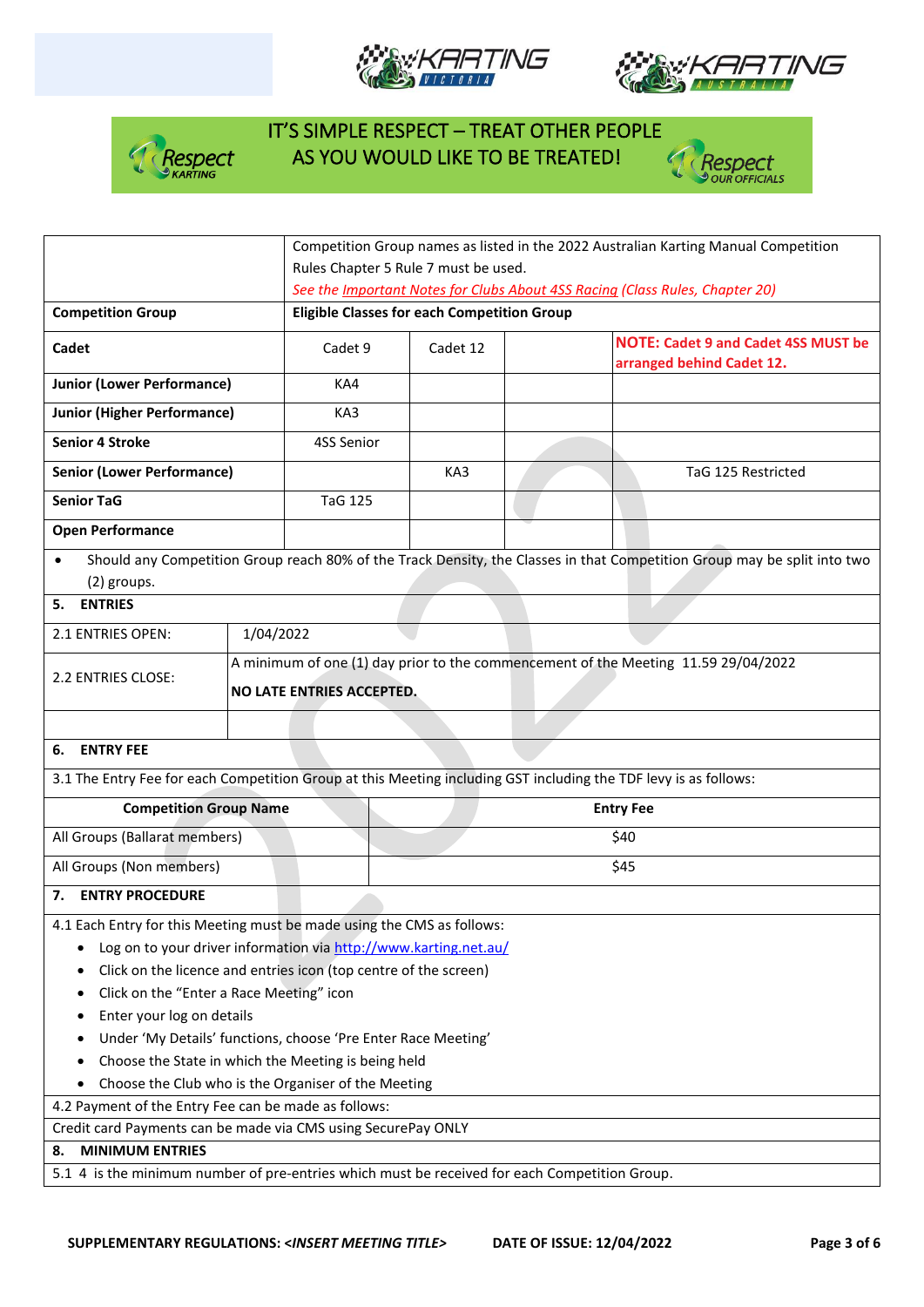





## IT'S SIMPLE RESPECT – TREAT OTHER PEOPLE espect AS YOU WOULD LIKE TO BE TREATED!



#### 5.2 If insufficient entries are received for a Competition Group to form in its own right, the Competition Group must be consolidated in accordance with the Competition Rules Chapter 1 – Rule 9.

**9. BRING A MATE SESSION**

6.1 A "Bring a Mate" session Will be conducted at this Meeting.

**10. TEAMS COMPETITION**

7.1 Teams Competition Will Not be conducted at this Meeting.

## **3. SPECIFIC COVID-19 RESTRICTION AND MITIGATION REQUIREMENTS**

**COVIDSafe ACTION PLAN** (When required at law)

The Club has completed a COVIDSafe Action Plan and submitted it to the relevant State Government Department. All actions identified as being required to be done to create a COVIDSafe Event and Club facility must be carried out prior to and during the Event.

| 1.   | PERMITTED AND NON-PERMITTED PERSONS                                                                                       |  |  |  |  |
|------|---------------------------------------------------------------------------------------------------------------------------|--|--|--|--|
|      | No person who has symptoms consistent with COVID-19 (this includes any fever, respiratory                                 |  |  |  |  |
| 1.1. | symptoms, shortness of breath, sore throat, cough, lack of smell or fatigue) is permitted to attend                       |  |  |  |  |
|      | the Circuit or participate in the Event.                                                                                  |  |  |  |  |
|      |                                                                                                                           |  |  |  |  |
|      | Any person who starts to feel unwell or to exhibit symptoms of COVID-19 during the Event must                             |  |  |  |  |
| 1.2. | immediately avoid contact with all persons at the Circuit and MUST IMMEDIATELY LEAVE the                                  |  |  |  |  |
|      | Circuit.                                                                                                                  |  |  |  |  |
|      |                                                                                                                           |  |  |  |  |
|      | Note - The number chosen in 2.1 must not exceed the maximum number of people permitted to gather under State              |  |  |  |  |
| 2.   | <b>Public Health Authority Orders/Directions/Regulations.</b>                                                             |  |  |  |  |
|      | SOCIAL DISTANCING AND DENSITY REQUIRMENTS                                                                                 |  |  |  |  |
| 2.1. |                                                                                                                           |  |  |  |  |
| 2.2. | Government prescribed Social Distancing measures must always be observed.                                                 |  |  |  |  |
| 2.3. | The use by Permitted Persons of any indoor facilities is strictly limited by the Density Quotient of the room as included |  |  |  |  |
|      | in the Club's COVIDSafe Action Plan.                                                                                      |  |  |  |  |
| 2.4. | Food service provided at the Event must fully comply with all State Public Health<br>Authority                            |  |  |  |  |
|      | Orders/Directions/Regulations.                                                                                            |  |  |  |  |
|      | Hand Hygiene must be available at all food service outlets.<br>$\bullet$                                                  |  |  |  |  |
|      | Regular cleaning in accordance with the Club's COVIDSafe Action Plan MUST be carried out throughout the Event.            |  |  |  |  |
| 3.   | <b>Check In Requirements</b>                                                                                              |  |  |  |  |
| 3.1  | All Attendees MUST complete the compulsory State Government issued QR Code Check-In upon arrival at the                   |  |  |  |  |
|      | venue if required by the State or Federal Government.                                                                     |  |  |  |  |
| 4.   |                                                                                                                           |  |  |  |  |
|      | HYGIENE FACILITIES - TOILET/WASHROOM FACILITIES and HAND SANITISER                                                        |  |  |  |  |
| 4.1  | The Club is required to provide facilities to ensure general and sensible hygiene practices are maintained.               |  |  |  |  |
| 4.2  | Toilet and washroom facilities at the Circuit must be open and available for use.                                         |  |  |  |  |
|      | Washroom facilities must be properly equipped with liquid soap, running water and either air hand driers or paper         |  |  |  |  |
| 4.3  | towels.                                                                                                                   |  |  |  |  |
|      | The toilets and washroom facilities must be cleaned at least once during the day or as otherwise required in              |  |  |  |  |
|      | accordance with the Club's COVIDSafe Action Plan                                                                          |  |  |  |  |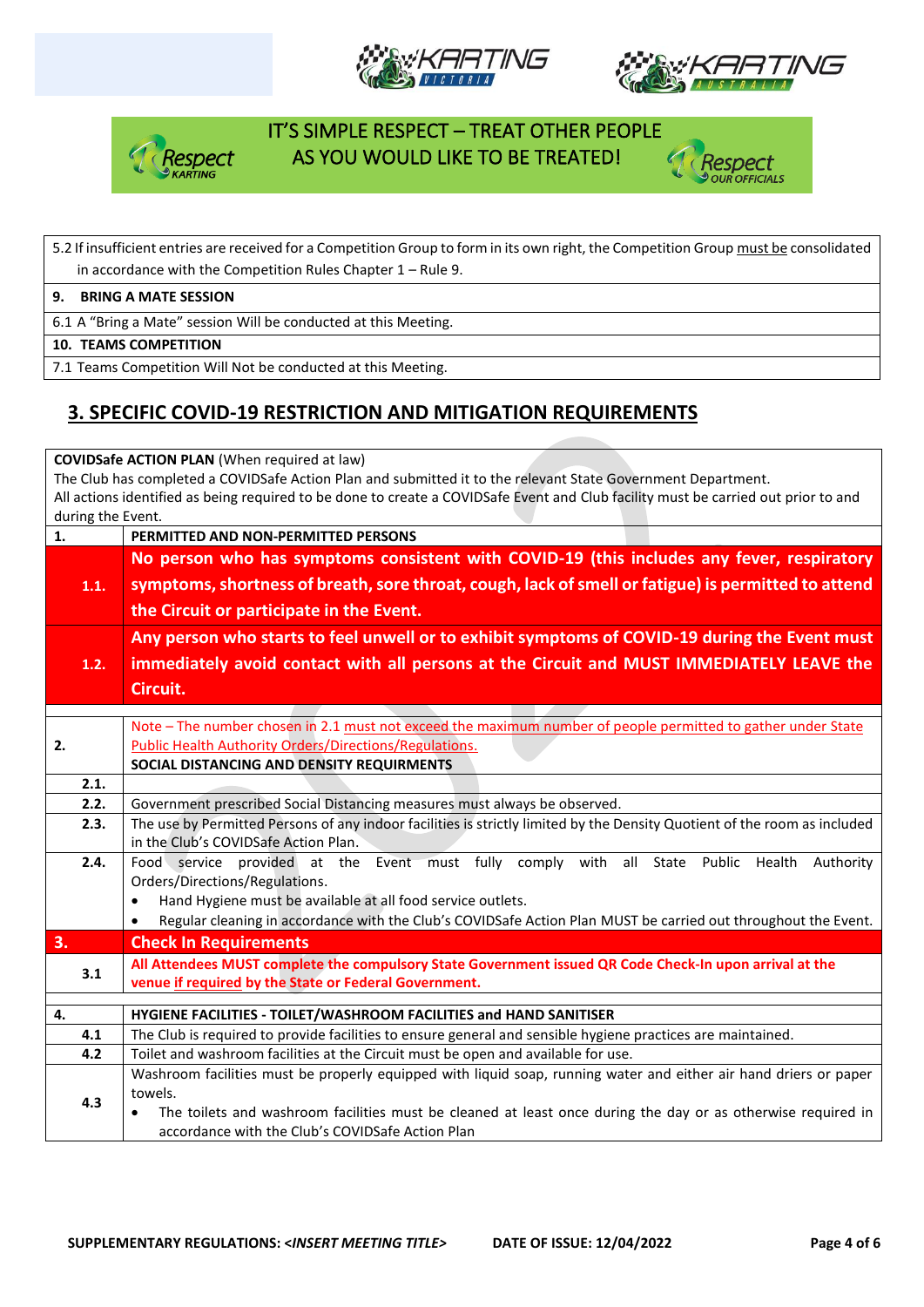





# IT'S SIMPLE RESPECT – TREAT OTHER PEOPLE espect AS YOU WOULD LIKE TO BE TREATED!



**4.4** It is strongly recommended that Essential Karting Personnel and Permitted Persons bring their own supply of hand sanitiser for use in accordance with government recommendations in addition to hand sanitiser that is supplied by the Club.

### **4. COMPETITION**

| 1.                               | <b>FORMAT OF RACING - CLUB COMPETITION GROUPS</b>                                                                   |                                                                                                  |              |          |                                                                                                              |   |  |
|----------------------------------|---------------------------------------------------------------------------------------------------------------------|--------------------------------------------------------------------------------------------------|--------------|----------|--------------------------------------------------------------------------------------------------------------|---|--|
| 1.1                              | <b>Practice</b>                                                                                                     | 4 Practice session/s of 10 minutes will be held.                                                 |              |          |                                                                                                              |   |  |
| 1.2                              | Qualifying                                                                                                          | There Will Not be Timed Qualifying at this Event.                                                |              |          |                                                                                                              |   |  |
|                                  |                                                                                                                     |                                                                                                  |              |          |                                                                                                              |   |  |
| 1.3                              | <b>Heats &amp; Final</b>                                                                                            | The system of gridding will be in accordance with State Regulations - Club Competition Format 17 |              |          |                                                                                                              |   |  |
| 2.                               | <b>DISTANCES</b>                                                                                                    |                                                                                                  |              |          |                                                                                                              |   |  |
| Heat 1                           |                                                                                                                     | 8                                                                                                | Heat 2       | 8        | Heat 3                                                                                                       | 8 |  |
|                                  |                                                                                                                     |                                                                                                  | <b>Final</b> | 10       |                                                                                                              |   |  |
| 3.                               | <b>ACCESS TO CIRCUIT</b>                                                                                            |                                                                                                  |              |          |                                                                                                              |   |  |
| 3.1                              |                                                                                                                     | Competitors will be permitted to enter the Circuit from 8:00am on 1/05/2022                      |              |          |                                                                                                              |   |  |
| 4.                               | <b>DRIVERS BRIEFING</b>                                                                                             |                                                                                                  |              |          |                                                                                                              |   |  |
| 4.1                              |                                                                                                                     |                                                                                                  |              |          | Drivers Briefing notes will be advised in an electronic format OR over the PA system to all Competitors. Any |   |  |
|                                  |                                                                                                                     | questions should be directed to the Chief Steward prior to the start of Competition.             |              |          |                                                                                                              |   |  |
| 5.                               | <b>SCRUTINEERING</b>                                                                                                |                                                                                                  |              |          |                                                                                                              |   |  |
| 5.1                              | All Competitors will be required to complete an electronic Scrutineering Form (Insert the link to the Scrutineering |                                                                                                  |              |          |                                                                                                              |   |  |
|                                  | Form provided by KA) via a URL provided to them by the Host Club.                                                   |                                                                                                  |              |          |                                                                                                              |   |  |
| 5.2                              | This form will be submitted to the Race Secretary in an electronic format.                                          |                                                                                                  |              |          |                                                                                                              |   |  |
|                                  |                                                                                                                     |                                                                                                  |              |          |                                                                                                              |   |  |
| <b>FUEL</b><br>6.                |                                                                                                                     |                                                                                                  |              |          |                                                                                                              |   |  |
| 6.1                              | PULP and E10 PULP are the only fuels permitted to be used at this Meeting.                                          |                                                                                                  |              |          |                                                                                                              |   |  |
| 6.2                              | Control Fuel Will Not be used at this Meeting.                                                                      |                                                                                                  |              |          |                                                                                                              |   |  |
| <b>TIMETABLE</b><br>7.           |                                                                                                                     |                                                                                                  |              |          |                                                                                                              |   |  |
| 7.1                              | Sunday 1/05/2022                                                                                                    |                                                                                                  |              |          |                                                                                                              |   |  |
|                                  |                                                                                                                     | <b>TIME</b>                                                                                      |              |          | <b>ACTIVITY</b>                                                                                              |   |  |
| a)                               |                                                                                                                     | 8:00am                                                                                           |              |          | Gates open                                                                                                   |   |  |
| b)                               |                                                                                                                     | 9:00am                                                                                           |              | Practice |                                                                                                              |   |  |
| C)                               |                                                                                                                     | 11:00am                                                                                          |              | Racing   |                                                                                                              |   |  |
| <b>TROPHIES AND PRIZES</b><br>8. |                                                                                                                     |                                                                                                  |              |          |                                                                                                              |   |  |